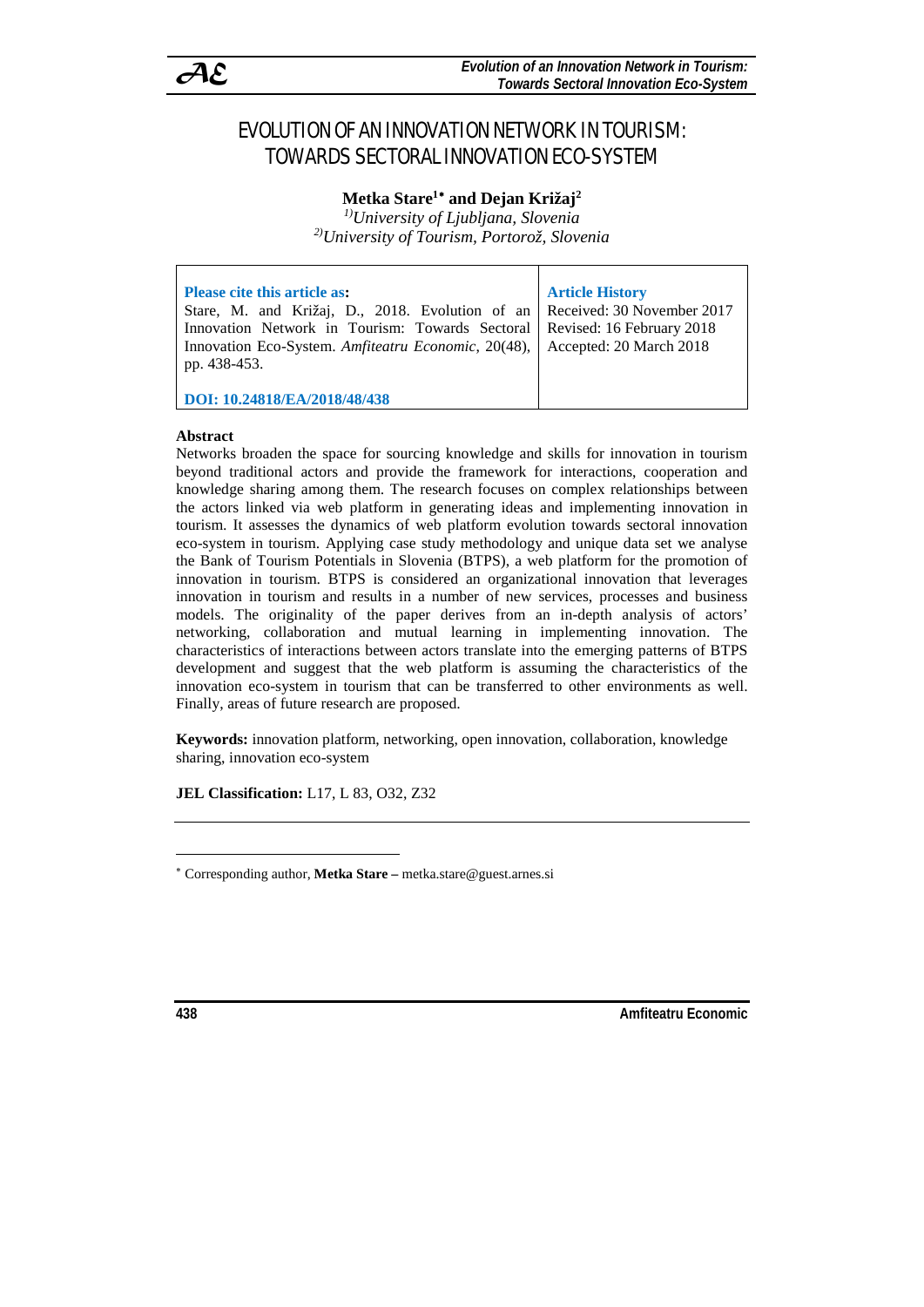

# **Introduction**

Ongoing structural change and technological advances broaden the scope for innovation, bring complex interactions and collaboration between private, public and third sector actors in the innovation process resulting in new business models. Services increasingly dominate economic landscape introducing both technological and non-technological innovation. Open service innovation is advocated as a means to source knowledge from many firms and customers (Chesbrough, 2011). New characteristics of innovation apply also to tourism industry where information-communication technologies (ICTs) support product, process and organizational innovations by changing the way how suppliers and customers interact. Furthermore, ICTs facilitate the emergence of a myriad of new services - from simple online booking of hotels to mobile applications that enable the tourists to experience niche and personalized services all over the globe. Tourists are better informed, easily share experiences over social networks or via word-of-mouth. Networks enabled by web platforms significantly enhance the potential of open innovation in services, leverage marketing channels and bring new actors on board the innovation process. They facilitate the emergence of an ecosystem in which creativity, collaboration and networking among actors in tourism are encouraged (Karakas, 2009; Abbate and Souca, 2013) and empower consumers to co-create new services. (Gretzel et al., 2015).

While acknowledging the diverse impacts of web platforms for disseminating information in tourism (Corfu and Azevedo, 2015) the aim of the paper is to examine whether the mechanisms and relationships empowered by the web platform could lead towards evolving innovation eco-system for the promotion of innovation in tourism. The focus is on analysing the dynamics and directions of change of the platform for innovation in tourism (e.g. Bank of Tourism Potentials in Slovenia), on complex relationships between the actors enabled by the platform and its broader impacts. The contribution and new knowledge relates to the evolution of web-enabled networks in tourism industry that are based on interaction, knowledge sharing, mutual learning, and innovation.

After the introduction, the paper discusses theoretical background for the analysis and examines theoretical concepts relevant for the study of the role of platforms for innovation in tourism. We refer to service innovation and specificities of tourism in that respect; open innovation; public private innovation networks in services; innovation systems; sectoral innovation system, and finally to innovation eco-system. Section on methodology explains the rationale for case study analysis of the innovation platform that is underpinned by the unique dataset generated through the platform and by in-depth examination of its development. The central part of the paper addresses the evolution of the Bank of Tourism Potentials in Slovenia<sup>[1](#page-1-0)</sup> (BTPS) from the perspective of innovations introduced, the variety of actors involved and their interactions. Secondly, we assess how the features of different theoretical concepts pertaining to innovation are incorporated into BTPS evolution in order to detect new characteristics assumed by BTPS throughout time. We seek to evaluate the pattern of the BTPS evolution and whether it develops in the direction of sectoral innovation eco-system in tourism. The final section concludes with the discussion of main findings that bear implications for future development of BTPS and similar innovation networks.

<span id="page-1-0"></span> $\frac{1}{1}$ <sup>1</sup>BTPS is a web platform for the promotion of innovation in tourism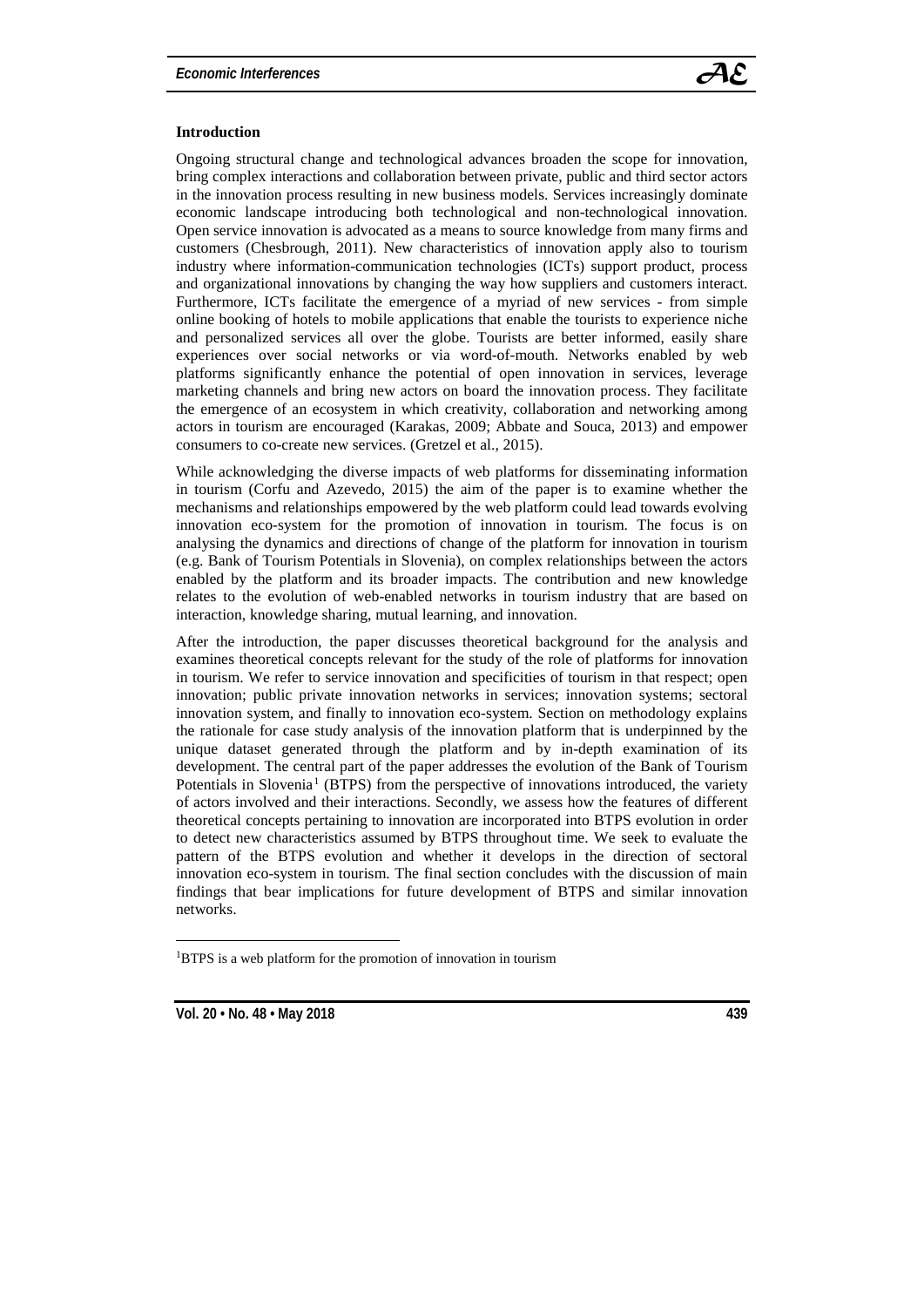

# **1. Theoretical background**

The phenomenon that we study (evolution of the innovation platform in tourism) is characterized by a mix of features that belong to several theoretical concepts and literature, such as service innovation and tourism innovation specifics; open innovation; innovation networks and public private innovation networks in services; innovation systems, sectoral innovation system and innovation eco-system. Each of these concepts is relevant from the perspective of creating a supporting framework for innovation in tourism and is discussed below.

## **1.1. Service innovation and innovation in tourism**

For long, the research on innovation was biased to technological innovation, neglecting dynamic structural changes and tertiarization of economies. The contributions of the pioneers of innovation literature related to services pointed to the need to assimilate the fundamental characteristics of service innovation into innovation discussion, such as: intangible and less visible nature of service innovation making it difficult to define, conceptualize and measure (Miles, 2002); lower research and development intensity compared to manufacturing and reliance on incremental rather than radical innovation (Gallouj, 2010; Djellal et al., 2003); mainly social with intensive relations between the producers and customers (Sundbo, 2001); largely demand driven and responding to user needs that provide critical incentives (Sundbo and Toivonen, 2011). Service innovation is multidimensional and to a large extent characterized by organizational changes that include new service concepts, new client interface and new service delivery systems (Drejer, 2004; Van Ark et. al., 2003). The intensity of technology use differs among services and accordingly also the opportunity for technology induced innovation. Due to large heterogeneity of services, the basic features of service innovation may apply differently to individual services.

As far as distinct features of innovation in tourism is concerned there is no homogenous tourist product or service, but a bundled service experience with several components where innovation can happen in one part or in several components. A comprehensive research approach is suggested that would include all dimensions of innovative performance and capabilities - embracing organization learning capabilities and knowledge development as well. Knowledge related activities should focus on: embodied knowledge (contained within the owned equipment), disembodied knowledge (obtained via open sources), and knowledge transferred from staff training and learning and other actors (Camisón and Monfort-Mir, 2011). In addition, network capabilities need to be considered as they generate social capital that influences the innovative activity of tourism firms. The intensity of these effects differs between the internal and the external network alliances, the latter being superior (Petrou and Daskalopoulou, 2013).

Hjalager (2010) proposes five modes of innovation in tourism: product or service innovation, process innovation, managerial, marketing and institutional innovation. Innovations should create impacts, which change the properties and varieties of tourism products and services, enhance tourist experiences, increase productivity of tourism providers, create new destinations, improve mobility to and within destinations, change the way of information exchange inside and outside of provider's boundaries, and change the institutional logic and the power relations (Hjalager, 2015).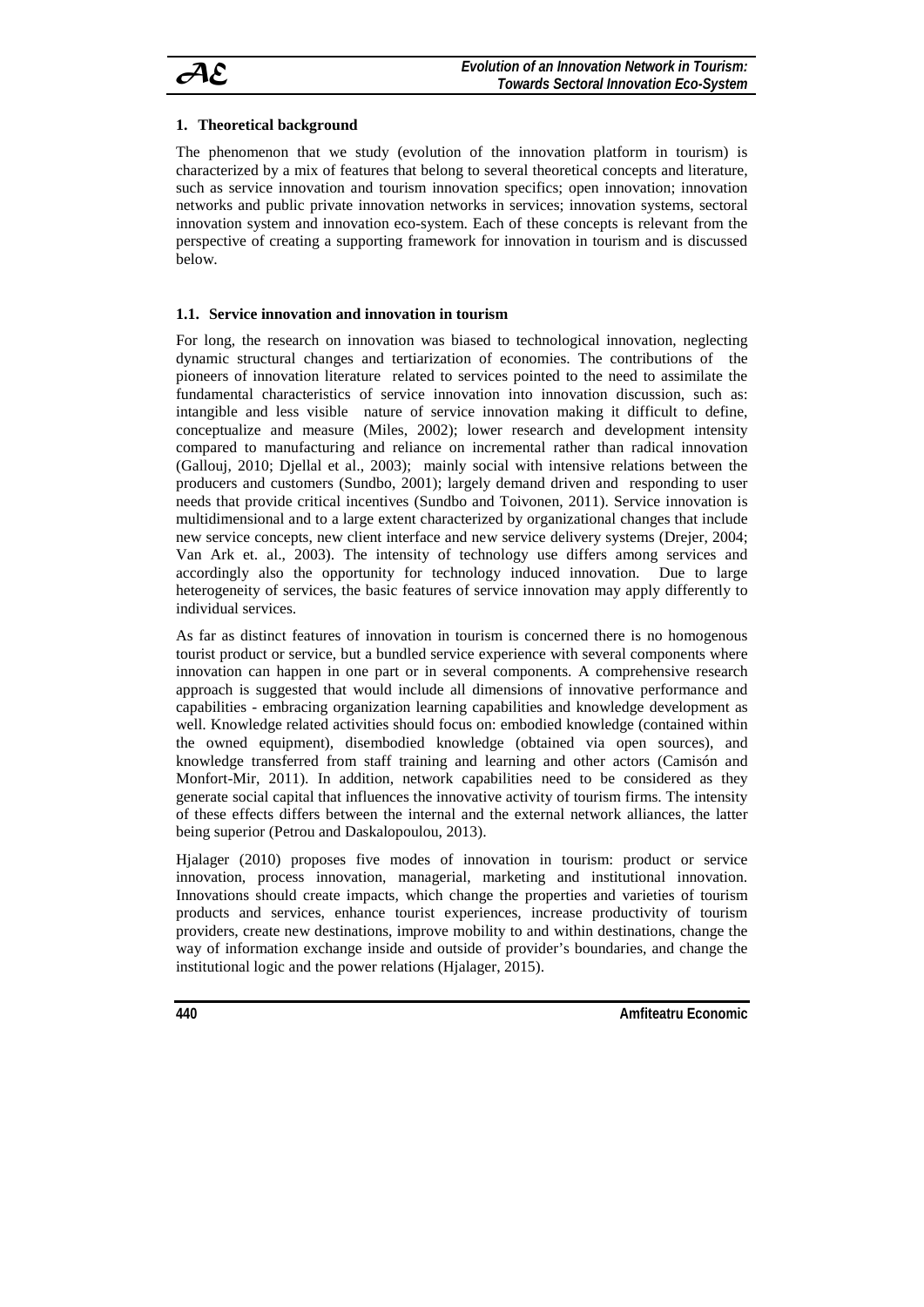

Ongoing changes in tourists' behaviour and related demand driven requirements, force providers to innovate continuously. Further disruptive dimension is brought to tourism via technology (especially web platforms and mobile applications) with new business models and direct engagement of customers in service creation and delivery, which enable the creation of new open online entry points and related open innovation opportunities.

## **1.2. Open innovation**

The open development collaboration concept was - in some or other form, scale and term present in human society for ages (Huizingh, 2011) but it was Chesbourgh's research that popularized "open innovation" as a term and concept, suggesting that firms should open their innovation activities by using internal and external ideas, as well as internal and external paths to market (Chesbrough, 2003). The technological developments as well as theoretical contributions paved the way for an approach referred to as user-generated innovation that is complementary to open innovation. Broadening the range of actors in the innovation process with the users leads to innovation democratization (von Hippel, 2005) and to unveiling the development of innovation in the inbound and outbound direction (Huizingh, 2011; Sisodiya et al. 2013).

Another important dimension of open innovation concept is related to the role of intermediaries that provide support to companies in their innovation activities by controlling the flow of knowledge and resources in regulated innovation networks (Bakici et al., 2010). Open innovation platforms enable the search for the missing partners and knowledge in the innovation process. They encourage creativity in solving challenges, promote networking and knowledge sharing, facilitate access to experts and clients. General motivation to participate in the open innovation platform activities as knowledge contributors are financial rewards and/or reputation (Abbate and Souca, 2013) or providers' and customers' mutual benefits of the new product and service development processes (Gustafsson et al., 1999; Sigala, 2012).

The combined effect of dynamic developments of ICTs and of open innovation models empowers customers to play an important role as the providers of reliable market intelligence. Customers act as a source and evaluators of new ideas and opportunities, they participate in the development and improvement of products. Moreover, they contribute to efficient marketing of products and services which generate genuinely meaningful experiences to them. Such role of customers is particularly important in tourism related open innovation platforms (Abbate and Souca, 2013) since the tourists are becoming increasingly informed, connected through online social networks and progressively involved in the group and community creative processes (Tan et al., 2013). Together with tourism providers and their partners, they are gradually creating open and connected systems throughout all phases of value creation, including those before and after product/ service consumption (O'Cass and Sok, 2015).

In the last decade, open innovation concept was adopted by diverse industry sectors, company types and sizes (Huizingh, 2011). They have developed different levels and strategies of open innovation that link industry, university and government sectors in the triple helix of innovation (Abbate and Souca, 2013). Furthermore, civil society and individuals are becoming increasingly important for open innovation, especially so in networks related to services (Bučar et al., 2013) that are discussed below.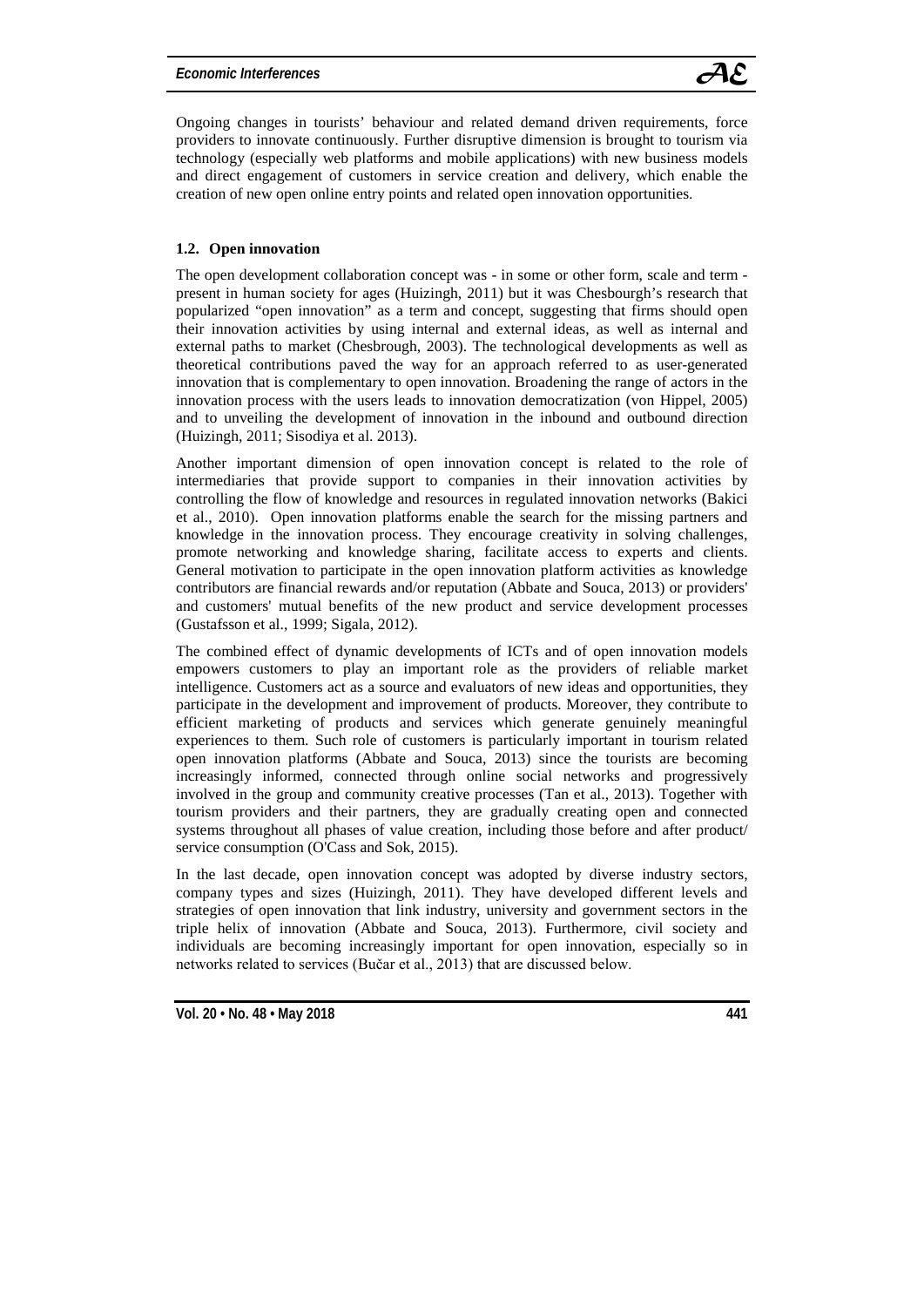

## **3.3. Innovation networks and public-private innovation networks in services**

Owing to increased technological complexity and fierce competition the innovation actors need to collaborate and create networks to complement their knowledge, skills, competences and technology in order to implement the innovation more effectively. In such context the locus of innovation is found within the networks of inter-organizational relationships that sustain a fluid and evolving community. It is being claimed that innovation networks enable learning by providing timely access to knowledge and resources that are otherwise not available. (Powel et al., 1996). Research on innovation networks shows a strong bias in favour of networks where manufacturing companies collaborate in R&D activities with research laboratories to develop new technology while networks resulting in non-technological innovations are not addressed. (Edquist, 1997). Similarly, the role of services and their specific innovation patterns are fairly neglected. At best, the analyses refer to financial and consultancy services as auxiliary elements that play inferior role in innovation networks (Djellal and Gallouj, 2013).

This gap is addressed by a novel concept of public-private innovation networks in services (PPINS) which is of fairly recent origin[2](#page-4-0). In fact, the concept of PPINS introduces and integrates the theoretical approaches on service innovation with the innovation network theory by positioning services at the core of innovation networks. The scholars highlight three key features of PPINs: the interactions and collaboration between public and private actors[3](#page-4-1) in developing innovation; the actors are mainly providers of various market services; non-technological innovation (invisible) is the prevailing type of innovation within PPINS, even though technological innovation (visible) can also emerge (Djellal and Gallouj, 2013).

These features indicate that the concept of PPINS widens the scope of innovation networks. Also, PPINS take advantage of the complementarity of public and private actors' knowledge and competences thereby producing synergies. In traditional innovation networks the profile of actors that collaborate in the innovation process tends to be restrained to qualified professionals with high-tech and other sophisticated skills. To the contrary PPINS integrate a variety of actors with diversified knowledge base whose networking and collaboration results in both non-technological and technological innovation. The openness of innovation space to participation of non-professional actors suggests that PPINS align well with the concepts of democratization of innovation (von Hippel, 2005) and open innovation (Chesbrough, 2003).

#### **1.4. Innovation systems, sectoral innovation systems, innovation eco-systems**

The concept of innovation networks is close to a more comprehensive concept of innovation systems (IS) and the former could be looked at from the perspective of being the component of the latter (Gallouj et al., 2013). After Lundvall (1985) coined the term systems of innovation to point out the importance of networks and elements that interact Freeman proposed a concept of national innovation system as a network of public and private institutions interacting in development and diffusion of the new technologies

<span id="page-4-0"></span><sup>&</sup>lt;sup>2</sup> It was developed within FP7 project ServPPIN carried out in 2008-2011 period.

<span id="page-4-1"></span><sup>&</sup>lt;sup>3</sup> Third sector organisations are also included.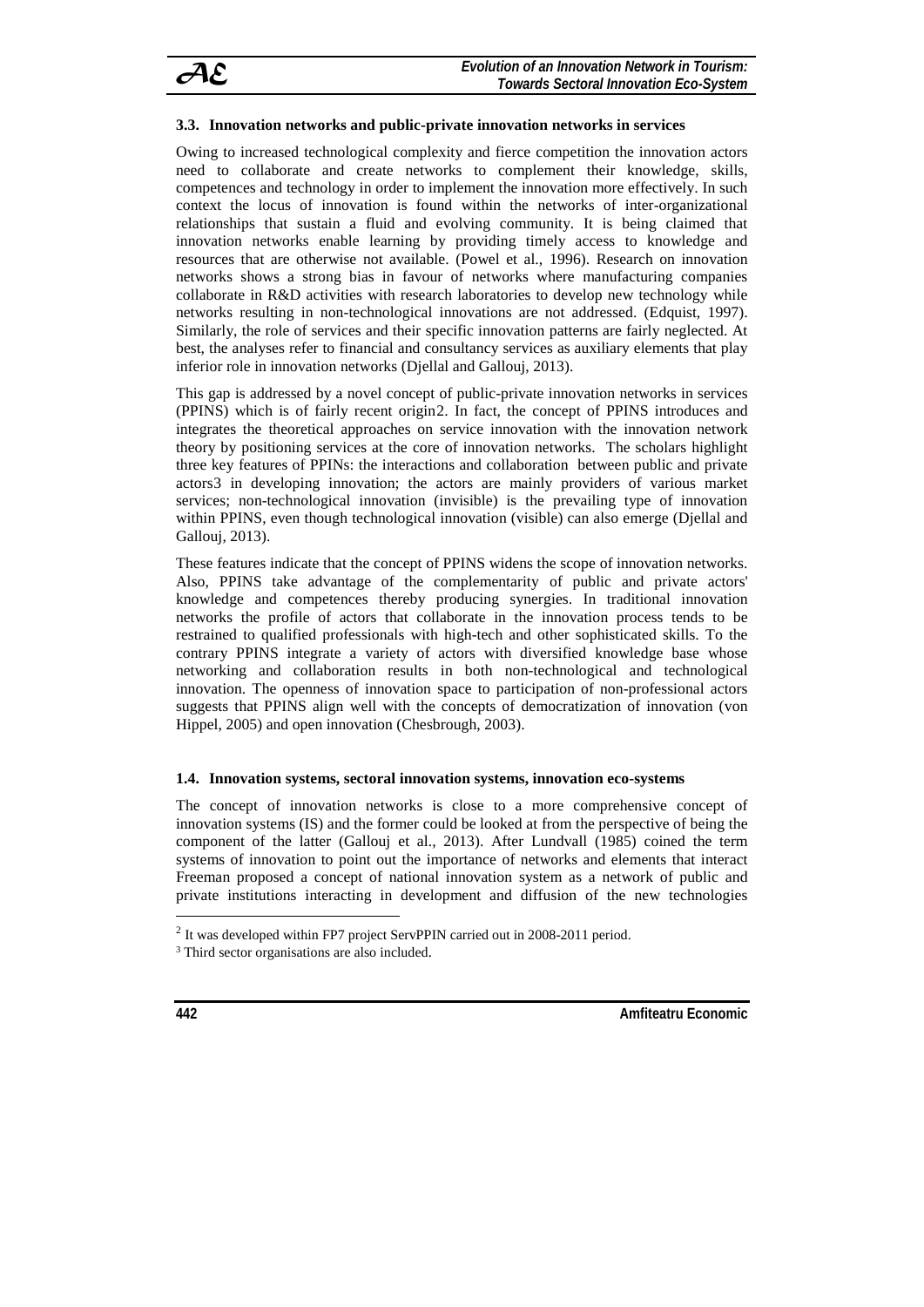#### $E$ *conomic Interferences*



(Freeman, 1987). Edquist (1997) understands IS as an interdisciplinary concept with a mixture of economic, political, organizational, social, institutional and other factors impacting development, diffusion and the use of innovation. It seems that interaction among different stakeholders is the central element of most definitions of national IS. The concept of national IS has been widely adopted in policy design and also translated into complementary innovation systems, such as for example regional or sectoral innovation system. The latter is of special interest in the discussion of the conceptual underpinning of innovation in tourism of interactions between actors and trajectories of change.

The definition of a sectoral system of innovation captures the main elements thereof and is applicable to manufacturing or service industries. Sectoral system of innovation is a set of new and established products for specific uses and the set of agents carrying out market and non-market interactions for the creation, production and sale of those products (Malerba, 2002). These systems have a knowledge base, technologies, inputs and demand (existing, emergent and potential). The agents are individuals and organizations at various levels of aggregation, with specific learning processes, competencies, organizational structure, beliefs, objectives and behaviours. They interact through processes of communication, exchange, co-operation, competition and command, and their interactions are shaped by institutions (Malerba, 2002). Sectoral IS focuses on individual sector, which can extend beyond state borders, unlike the national IS. Applying the characteristics of sectoral system of innovation to tourism Aldebert et al. (2011) emphasize its changeability and complexity fuelled by evolving knowledge bases and dynamic shifts in technology, heterogeneity of products and actors.

Some scholars contend that the concept of IS does not pay attention to social dynamics as reflected in interaction of various cultural, economic, institutional and technological factors that takes place between the actors and argue that the concept of innovation eco-system is more appropriate (Jucevicius and Grumadaite, 2014). They understand it as a smart system explained by the characteristics of complex adaptive systems. While there seems to exist no unifying definition of the phenomenon discussions emphasize characteristics of the innovation eco-system that distinguish it from the concept of IS. The latter builds on the perspective of institutional economics where institutions can be influenced by policies while the former is suggested to be more autonomous and to evolve in line with market demand. Interactions between the actors are spontaneous and self-organized (Laihonen, 2006; Jucevicius and Grumadaite, 2014), dynamic (Cilliers, 1998) and evolve in non-linear and non-hierarchical ways, combining top-down and bottom up approach that fosters networking (Kominos et al., 2012). Innovation eco-systems are flexible, adaptive and can change to keep the momentum (Uhl-Bien et al., 2007). Notwithstanding the differences between IS and innovation eco-systems some scholars see them as supplementary concepts rather than contradictory (Mercan and Göktaş, 2011; Jucevicius and Grumadaite, 2014) while others argue that innovation eco-system is a metaphor rather than a rigorous construct (Oh et al., 2016).

Our interest in discussing the concept of innovation eco-system is grounded on the hypothesis that the sectoral innovation system could evolve in the direction of ecoinnovation system in a particular sector. Brief overview of several theoretical concepts that underpin innovation shows a certain degree of overlap and complementarity between the concepts, but also some idiosyncratic features (figure no. 1).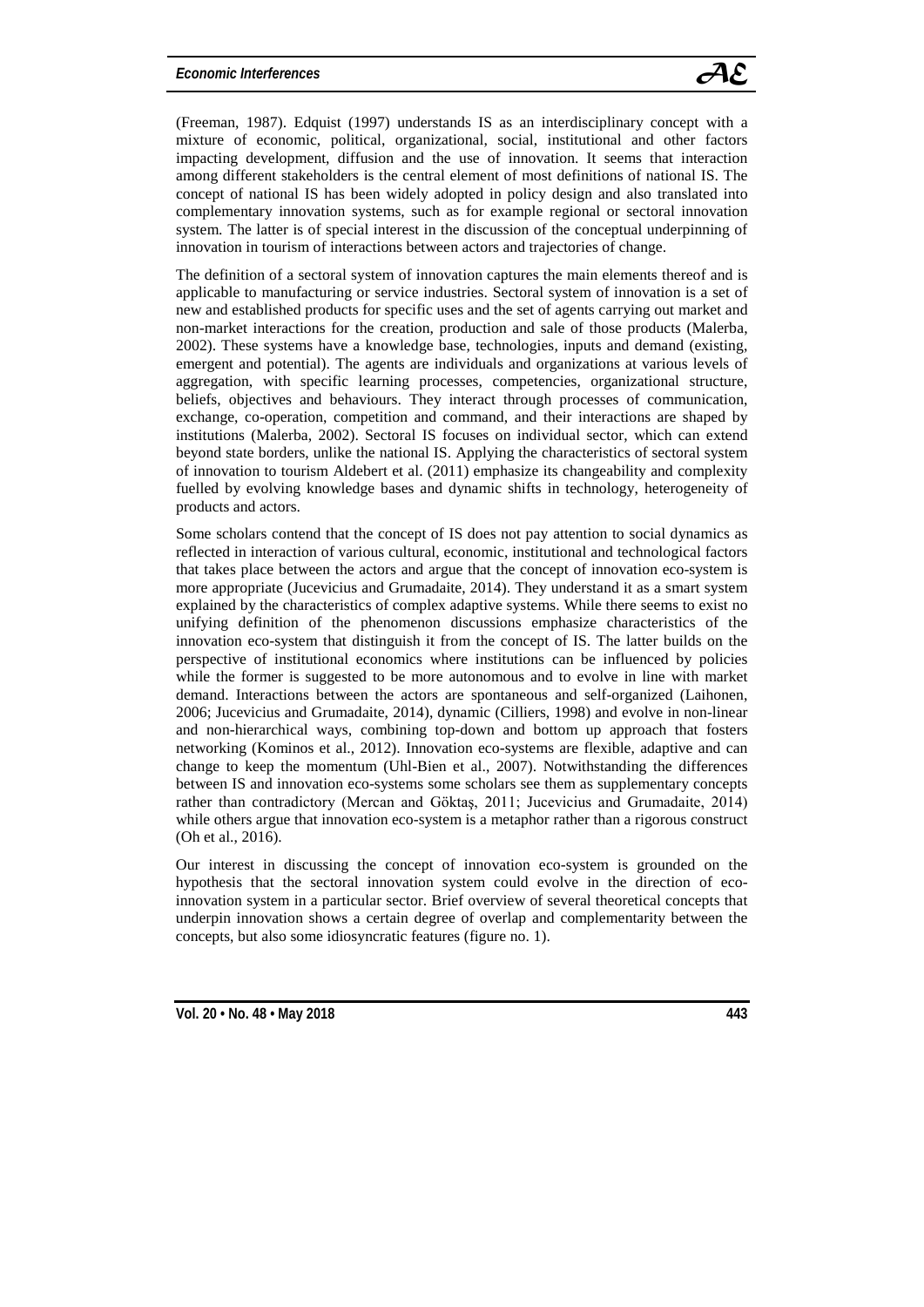

**Figure no. 1: Theoretical concept**

*Notes: OI: open innovation; PPIN: public-private innovation networks; SIS: sectoral innovation system; SIES: sectoral innovation eco-system*

We apply these concepts to the innovation platform in tourism (BTPS) to assess the evolution of the BTPS and examine whether the direction of change is in line with the concept of the innovation eco-system. Before doing so we describe methodological approach to analysing the dynamics and evolution of the platform for innovation in tourism.

# **2. Methodological approach**

Departing from a general absence of adequate innovation statistics in tourism (Hjalager, 2010) that would allow to capture highly diversified set of new niche services enhanced by web platforms we apply case study approach, used regularly in the research of tourism innovation (Liburd and Hjalager, 2010; Peng & Lin, 2016) and hospitality (Singh, 2011; Strobl and Kronenberg, 2016). It is observed that when it comes to innovation cooperation between the actors there is a need for in-depth case studies focusing on the characteristics of successful innovation partnerships, their emergence, management and sustainability (Larson, 2009). In a research approach to tourism intrapreneurship phenomenon, Smith et al. (2016) suggest that case study approach can help in answering questions of how and why related to observed phenomena and context. They applied a conceptual research framework with visual representation and set of key objectives, followed by description of methodological features (propositions, research team, tools and protocols). Several sources and types of inquiries are proposed to comprehend the facts and changes in tourism that are analysed with case study methodology: archival records, direct and participant observations, documents, focus interviews, open-ended interviews, structural interviews and surveys Xiao and Smith (2006) and Yin (2014).

The case we study refers to the Bank of Tourism Potentials in Slovenia (BTPS) that was established by Slovenian Tourism Board (STB) and its two partners - Faculty of Tourism, University of Primorska (UP-FTS) and Tourism Directorate of the Ministry of Economic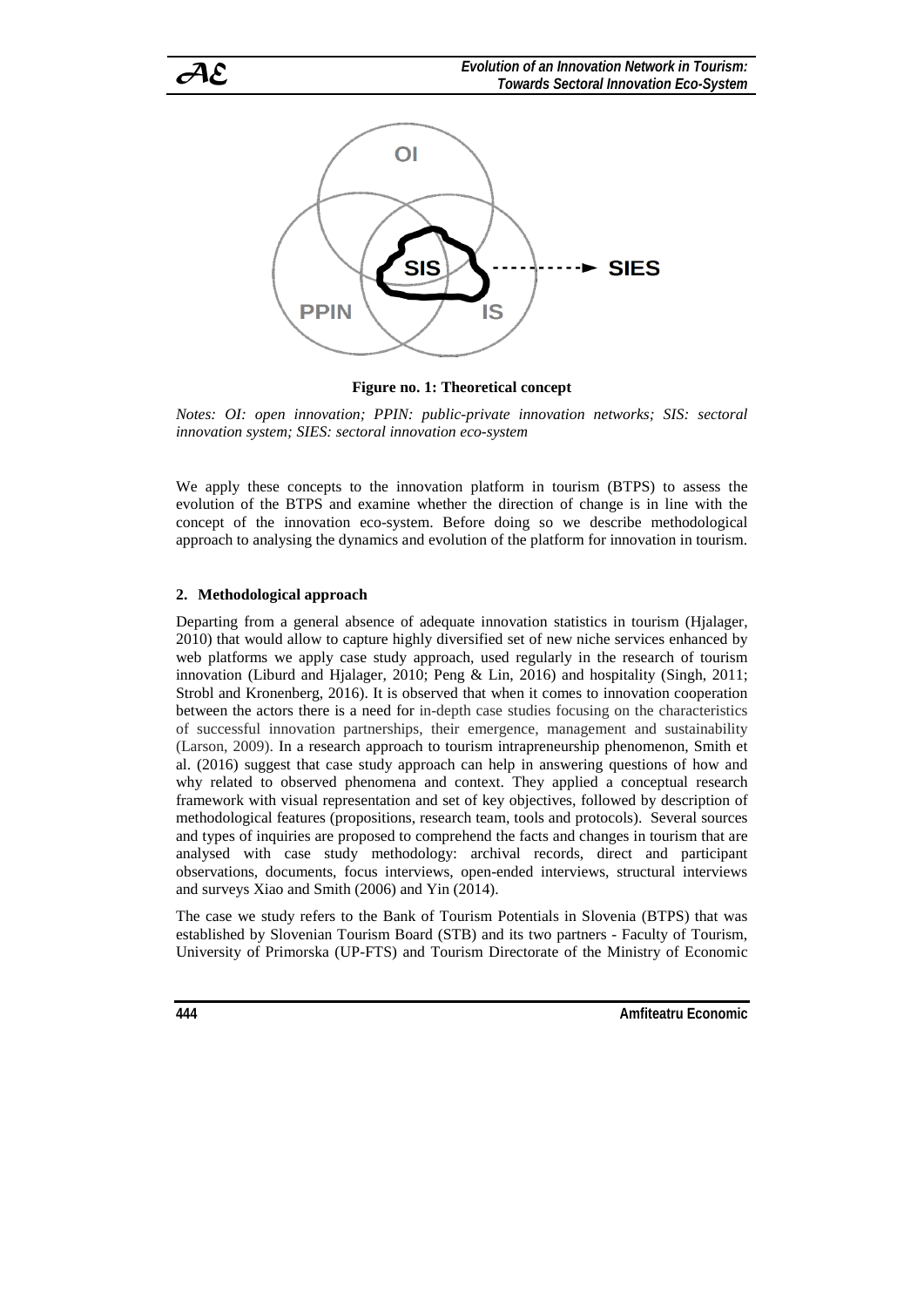#### $E$ *conomic Interferences*





**Figure no. 2: Methodological framework for BTPS analysis**

Basic conceptual building blocks of BTPS are inputs and actors, targeted by triggers that stimulate their interactions and processes, which ultimately bring the innovative outputs. The research objectives of the paper are two-fold. First, it seeks to analyse the dynamics of the web platform for innovation in tourism and identify the characteristics of actors and their relationships; second, it seeks to examine whether the platform's evolution could lead towards innovation eco-system for the promotion of innovation in tourism. The study is based on a variety of data sources and information that enable to check the validity of these research propositions. We show the sources, methods and propositions combined in several arrangements using practices suggested by Xiao and Smith (2006) and Yin (2014) (table no.1.)

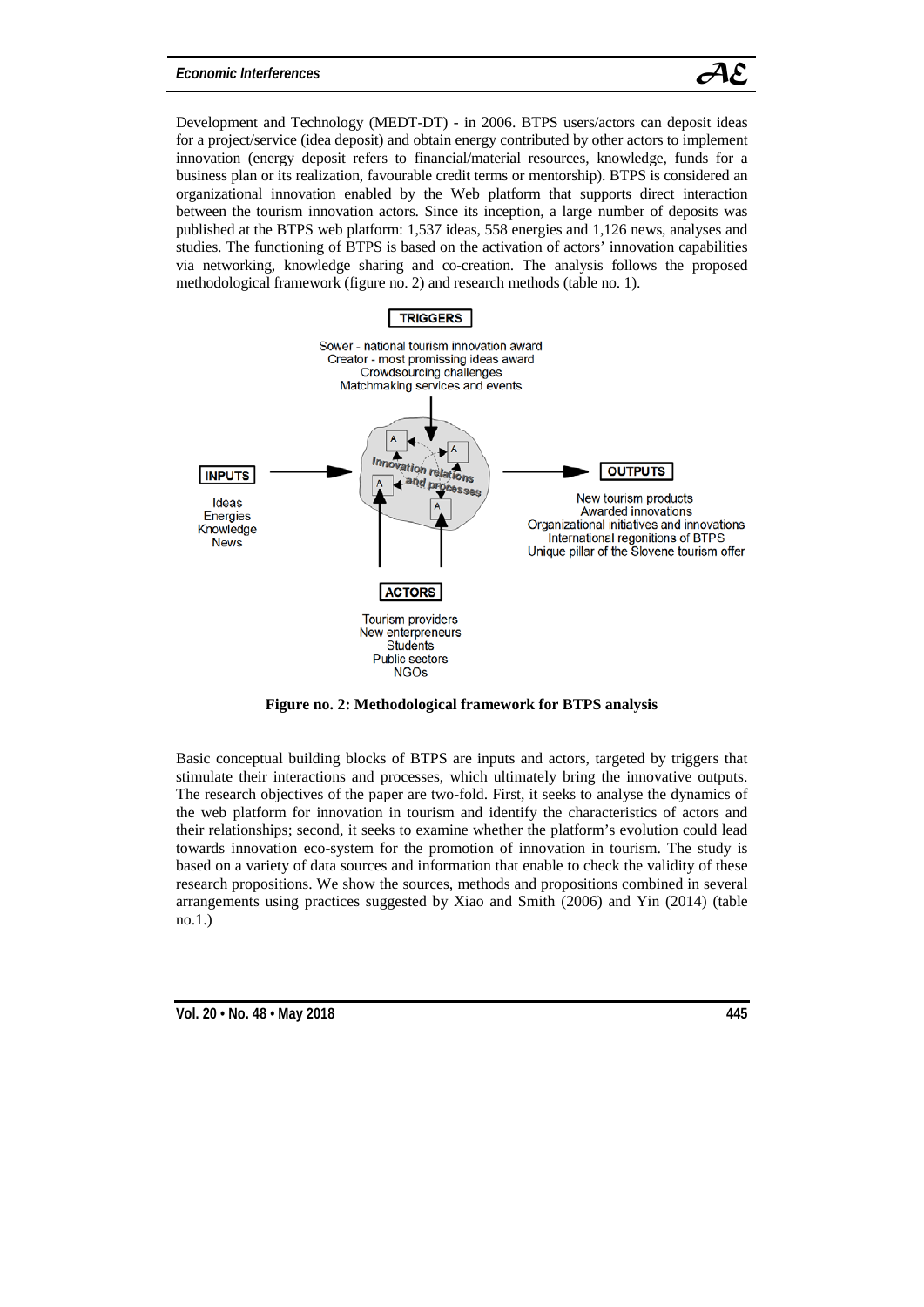| <b>SOURCES</b>                                                                                                                                                                 | <b>METHODS</b>                                                                                                            | <b>PROPOSITIONS</b>                           |
|--------------------------------------------------------------------------------------------------------------------------------------------------------------------------------|---------------------------------------------------------------------------------------------------------------------------|-----------------------------------------------|
| - Annual reports<br>- Media coverage<br>- OECD study (see<br>section 4.3)                                                                                                      | Archive records<br>analysis<br>Document analysis<br>$\overline{\phantom{0}}$<br>- Interview with BTPS<br>founders         | <b>Features and triggers</b>                  |
| - BTPS database of<br>registered users and<br>their activities on the<br>platform<br>- BTPS founders'<br>insights<br>- BTPS online<br>questionnaire<br>(see section 4.2)       | Archive records<br>analysis<br>Document analysis<br>-Open-ended interview<br>with BTPS founders                           | <b>Actors and interactions</b>                |
| - BTPS database of<br>registered users,<br>platform activities and<br>partnerships<br>- OECD study<br>- BTPS founders'<br>insights<br>- AITIS application<br>(see section 4.3) | Archive records<br>analysis<br>Document analysis<br>$\qquad \qquad -$<br>- Open-ended<br>interviews with BTPS<br>founders | Partnerships,<br>breakthroughs and<br>impacts |
| All above                                                                                                                                                                      | Synthesis                                                                                                                 | <b>Towards an innovation</b><br>eco-system    |

# **Table no. 1: Methodology for BTPS analysis**

The research team consists of service innovation researcher AA from CC University with 15 years of experience in the research of service innovation and related innovation policy design, and tourism innovation researcher BB from DD University with 11 years of experience, co-founder of BTPS. Following the research protocol, they collaboratively performed in-depth analysis of BTPS archives. As a part of his fieldwork, BB carried out open-ended interviews with BTPS actors while AA supervised and commented the results. What follows is a summary of their findings.

# **3. Discussion of BTPS features, interactions and impacts**

# **3.1. Features and triggers**

The origins of the BTPS could be traced back to 2004, when STB introduced the Sower call: national award for innovative solutions in Slovenian tourism. After three annual competitions - and following the initiative of UP-FTS and STB representatives - the three partners, STB, UP-FTS and MEDT-DT, established the BTPS. It is not a brick and mortar institution, but a joint project of the founders with the objective to help the actors in Slovenian tourism to develop more attractive innovations for the Sower call and to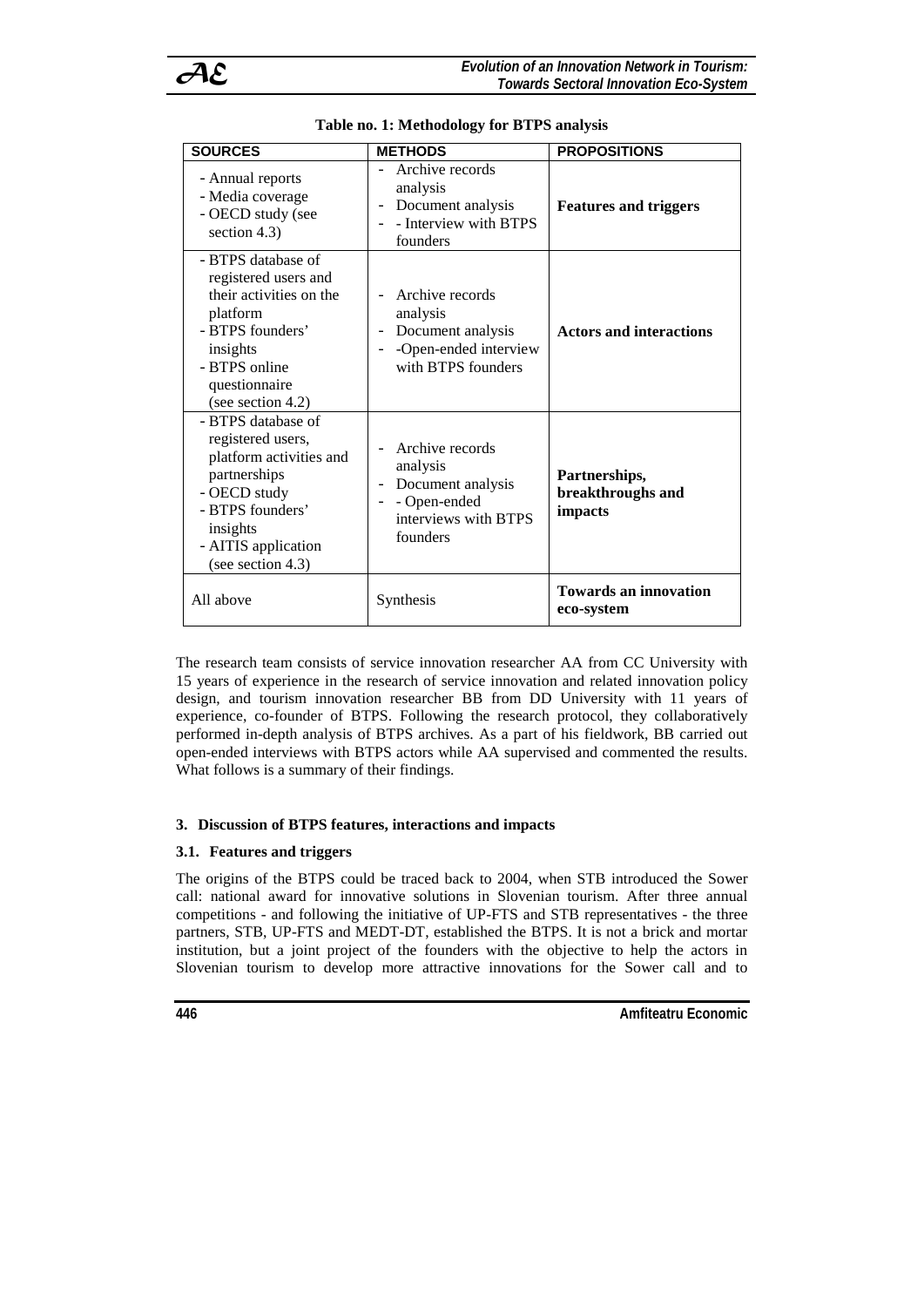

encourage creativity and innovation in general. Since 2006 BTPS platform enables cooperation and interaction of diverse stakeholders (individuals, entrepreneurs, tourist boards, public institutions and companies). The first major upgrade occurred after BTPS was awarded by the World Tourism Organization in 2009, which encouraged the partners to introduce a new trigger. A Creator call was introduced as a BTPS energy deposit that rewards the most promising innovative ideas. So far, it has been carried out six times with 118,000 EUR assigned to 15 ideas by the STB and MEDT-DR.

Notwithstanding good results of BTPS it was observed that actors need additional levers to implement innovative ideas more efficiently, such as mentoring, experience sharing and (inter)national promotion of the winners. In 2012, EU funded project "T-lab - Laboratory of Tourism Potentials" (Slovenia-Italy cross-border cooperation program) enabled a slightly different T-lab Creator. It did not award the winning ideas with money but "only" with knowledge and senior mentors' (entrepreneurs, academics, experts) experiences facilitating thus the implementation of innovative ideas. Both types of Creator calls supported the development of 31 ideas (selected among 353) into innovative tourist products.

In addition to Sower and Creator, occasional BTPS challenges add to BTPS promotion and success. Slovenian tourism organization published 34 (inter)national crowdsourcing challenges that relate to the perceived deficiencies in Slovenian tourism. The most innovative ideas (62) were rewarded and some of the solution providers were interviewed by potential employers.

#### **3.2. Actors and interactions**

The BTPS platform has over 2,500 registered users, most active (in terms of the frequency of interactions) are, students, SMEs, regional and national public authorities, companies, business support organizations, individuals, and Slovene and international tourists. Users interact via different matchmaking services and events: online networking via BTPS platform, "BTPS coffee" meeting service and business speed-dating events. The survey of BTPS users shows that in particular the young population is interested in innovation in tourism, suggesting that BTPS has important pedagogical effects as it promotes the acquisition of different types of skills needed for the idea implementation and networking between actors. Similarly, BTPS crowdsourcing challenges mostly attract young people that are more open to new ways of collaboration and poses digital skills for the use of technological platforms that is often not the case with traditional actors in tourism - who nonetheless are increasingly becoming involved in the BTPS.

## **3.3. Partnerships, breakthroughs and impacts**

BTPS plays the role of an open innovation platform, allowing actors easy access and networking with potential partners, experts, research institutions and universities. The decisive drivers of BTPS launching were the individuals strongly involved in tourism innovation promotion, their leadership and previous relations among them. These individuals shared the common perception of the deficiencies of tourism development in Slovenia. The key actor's views on how to promote the generation of ideas for innovative tourist products as a systematic process played a prominent role. The person could be described as collaborative-minded entrepreneurial spirit, providing guidance and managing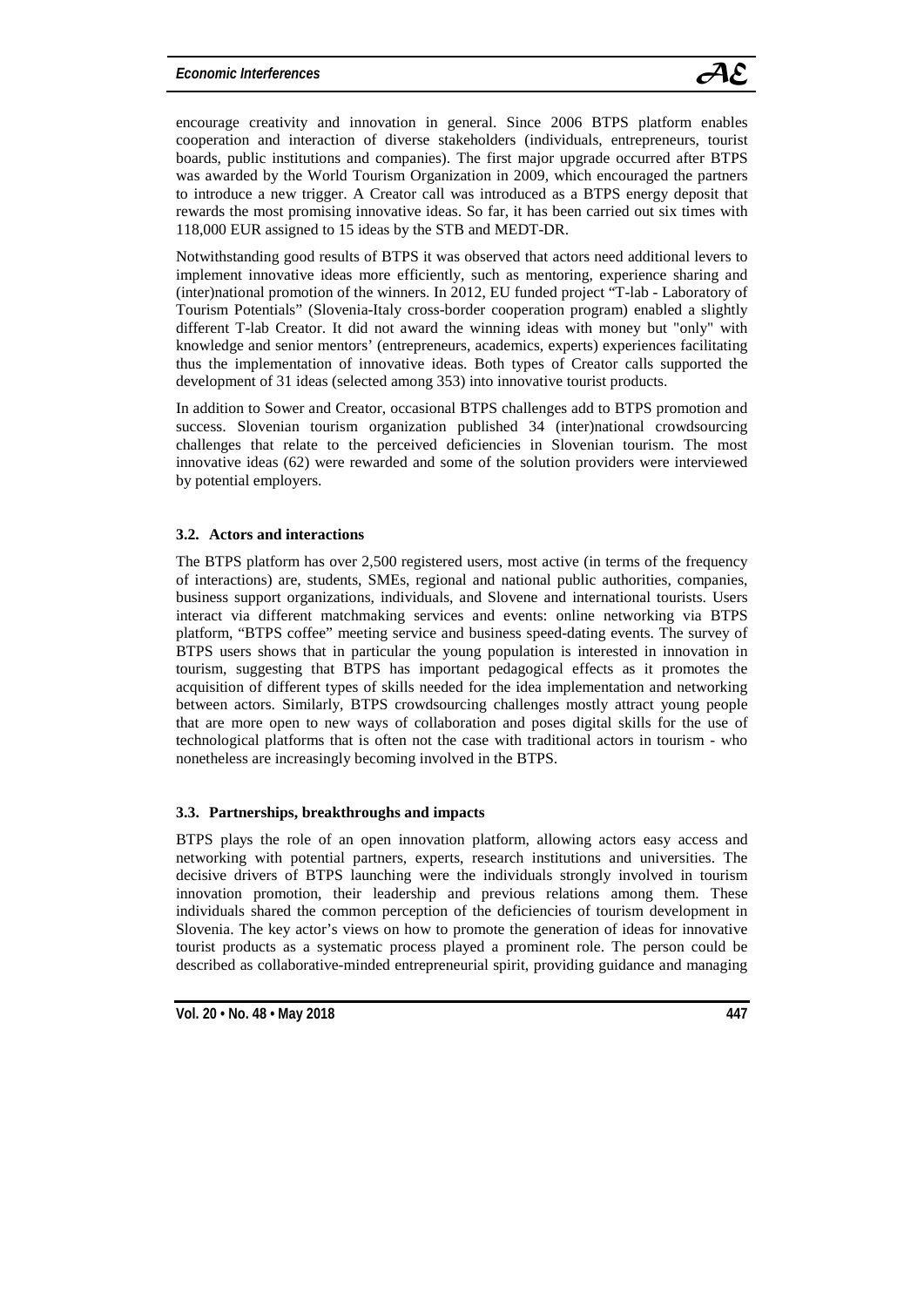interactions between various actors. While being employed by the University (UP-FTS), he acted as an enthusiastic entrepreneur and not as an academic or a public employee. The critical point occurred when two institutional actors, STB and MEDT-DT, decided to support the BTPS that brought additional credibility, needed to attract early stakeholders, funds, knowledge and other resources.

A breakthrough in BTPS development took place in 2010 when STB started to promote a new segment of the tourist offer denoted "awarded innovative tourism products". In this way STB not only acknowledged the importance of BTPS related innovative products but also significantly improved its marketing appeal to tourists. There are approx. 60 BTPS related tourism products advertised by STB as a collection of particularly interesting and innovative tourism experiences in Slovenia. Other "BTPS-induced" cases include six development-oriented associations that were established based on BTPS ideas, proposed by actors of different type and size. BTPS' role in this process illustrates that it is also a generator of organisational innovation in Slovenian tourism aligned to world tourism trends.

Furthermore, using EU co-funding BTPS actors transferred parts of the BTPS concept to stakeholders in other countries opening the opportunity for cross-border collaboration with them. Locally and globally, BTPS activities and outputs have attracted attention of a broad audience. Apart from World Tourism Organization award in 2009, BTPS was acknowledged by EU commission (2009), National Innovation Forum (2010) and OECD (2012, 2014). In 2016, BTPS mechanism Creator figured in the OECD study "Innovative Financing Approaches for Tourism SMEs".

## **3.4. Directions of BTPS change – towards an innovation eco-system in tourism**

The debate on the theoretical concepts relevant for the analysis of innovation in tourism (Section 1) and examination of BTPS development patterns, networking and cooperation among actors in the innovation process (Section 3.1.- 3.3) provide the basis to interpret the BTPS evolution. The primary objective of BTPS was to systematically encourage creativity and enable continuous generation of innovations in Slovenian tourism. What was less obvious at that time was that BTPS platform in itself presents an organizational innovation that broadens the innovation space and range of actors participating in the innovation process by supporting direct interaction and collaboration between them. Unlike in the past, the innovation was opened to actors at the local, regional and national level, irrespective of their institutional or sectoral status. The functioning of BTPS and the way how actors engage in the innovation process is based on openness, co-creation, knowledge sharing and activation of actors' capabilities. It brought a number of novelties to innovation implementation, such as for example crowdsourcing among the actors. The BTPS allows for the easier access to experts and development cooperation with the university and research institutions. The above characteristics correspond to basic principles of open innovation and concept of democratization of innovation that rendered possible the participation of non-traditional actors in tourism innovation process (e.g. municipalities and students).

The innovation model introduced by BTPS confronted the traditional approach to innovation of major tourist companies in Slovenia. They were focusing on in-house sources of innovation and rather rigid organizational structures while the potential of external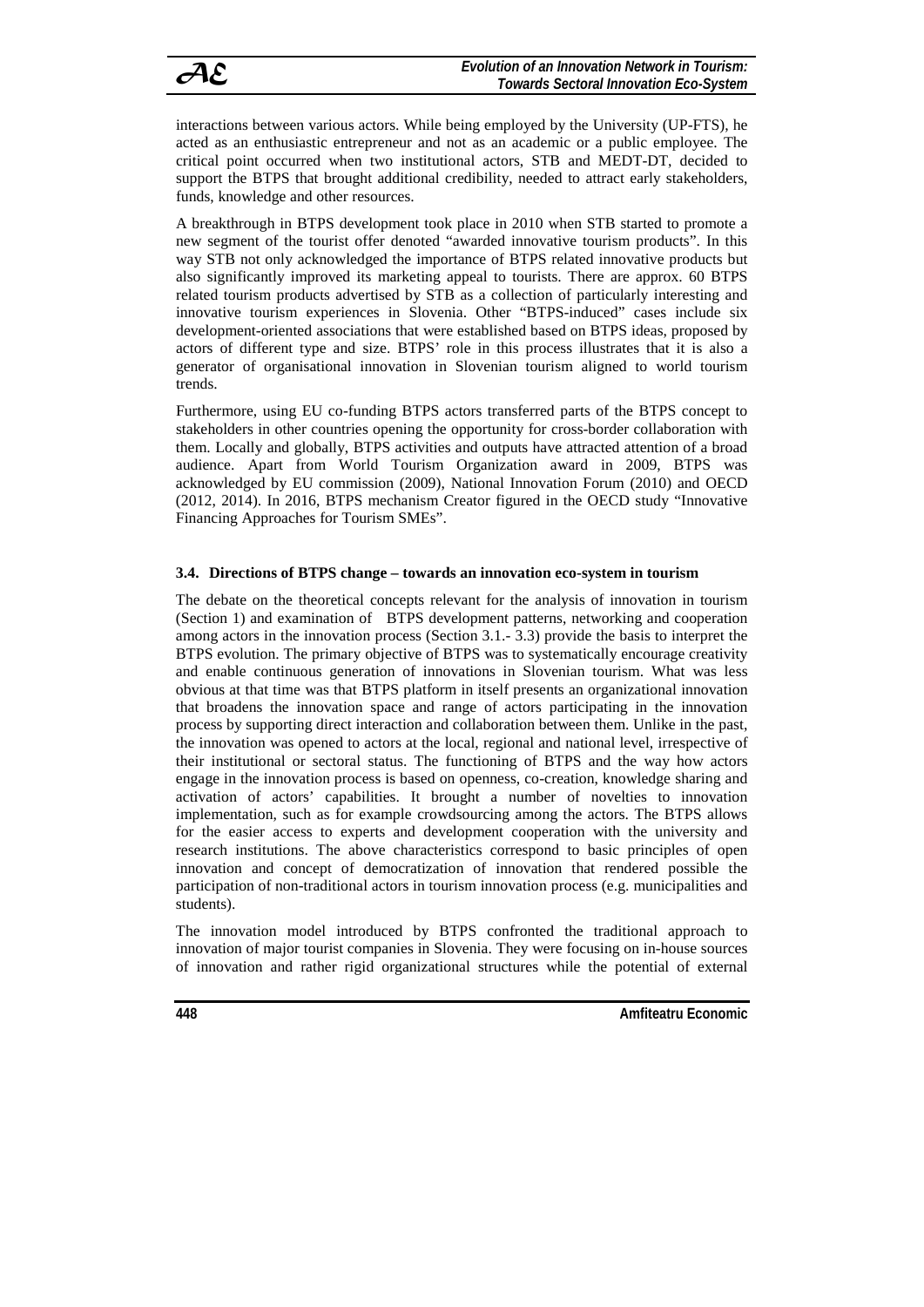#### $E$ *conomic Interferences*



sources was relatively untapped. Flexible and loose structure of the BTPS was not seen as a promising network for creating and implementing innovative ideas. The developments of BTPS in recent years illustrate that several bigger companies in tourism and hospitality have started to interact with BTPS as a way of generating innovative tourist products. Networking between public and private actors paved the way to increased cooperation between diverse innovation actors utilizing their complementary knowledge and competences. The collaboration brought a gradual shift in acknowledging different assets that matter in supporting the development of tourism, in particular soft assets, such as networking, knowledge sharing, social dynamics and co-creation of tourism products (Petrou and Daskalopoulou, 2013; Reay and Seddighi, 2012).

The discussion of BTPS developments since its establishment in 2006 tends to suggest that BTPS gave rise to a number of elements of a dynamic system that stimulates interactions between diverse actors in Slovenia and beyond its borders. Some characteristics of BTPS resemble those of a sectoral innovation system: "the agents are individuals and organizations at various levels of aggregation, with specific learning processes, competencies, organizational structure, beliefs, objectives and behaviours. They interact through processes of communication, exchange, co-operation, competition and command, and their interactions are shaped by institutions" (Malerba, 2002). However, the statement that sectoral innovation systems are shaped by institutions seems not to be valid for BTPS evolution. Even if BTPS was set up by public institutions several activities transcend their influence and management showing a tendency towards self-organization. In addition, BTPS follows a fairly autonomous development pattern and accommodates to market trends and emerging demand rather than to policies. One could observe that interactions between the BTPS actors are non-hierarchical and combine top-down and bottom up approach to collaboration (Kominos et al., 2012; Jucevicius and Grumadaite, 2014). These characteristics are the building blocks of an innovation eco-system that are illustrated in detail by the initiatives of diverse BTPS actors that foster networking, development of innovative services and tools in tourism.

## **4. Main findings and concluding remarks**

Broad diffusion of ICT and its ongoing advancement give rise to technological and nontechnological innovations in tourism. Evidence abounds on how tourism exploits the technology to create a variety of new and niche services benefiting providers, customers and other actors (e.g. on-line booking, sharing economy web platforms, mobile applications for personalized experiences, etc.).

The analysis of the BTPS illustrates that the technology not only facilitates the emergence of new tourism products but also empowers the actors to participate in networks of their choice and establish new relationships. Direct interaction and networking become easier, mutual learning and knowledge sharing occurs between actors from different institutional sectors – be it from business, public and third sector or individual consumers. BTPS case shows that the opening of the innovation space provides the opportunity to source and complement knowledge, competences and skills from diverse actors giving rise to more complex innovations. Overall, BTPS platform attracts individuals that are more creative, more curious or younger, irrespective of the institutional origin. These individuals or teams become essential drivers of innovation by motivating home organizations to engage in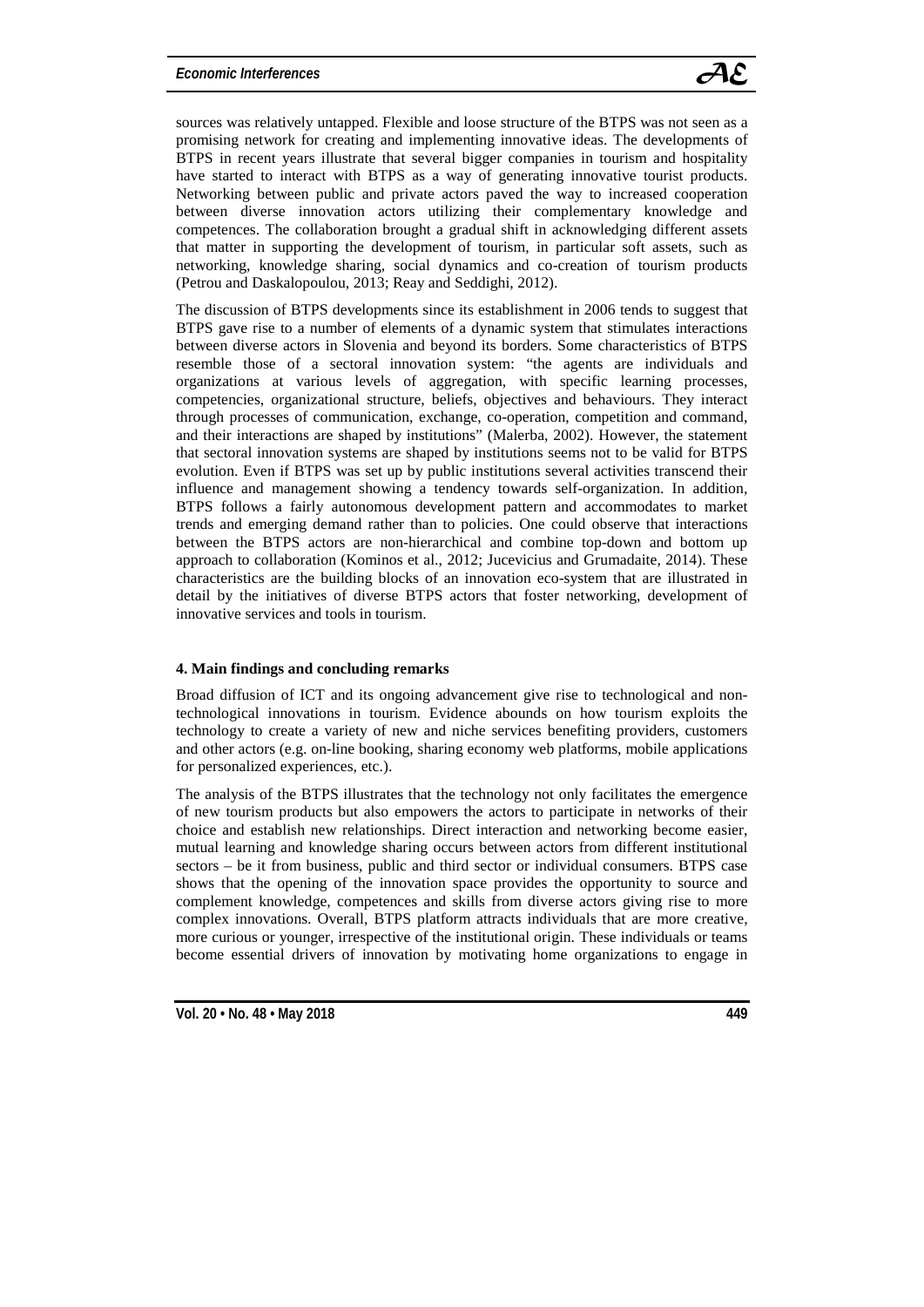creative undertakings and transferring newly acquired knowledge to them. Apart from the described dynamics of the web platform for innovation in tourism, the characteristics of actors and their relationships the analysis demonstrates that the collaboration between BTPS actors has encouraged the introduction of the broader range of innovation types in tourism – not only new services, products and processes, but also organizational innovations and new business models.

An important insight emerges from the examination of the innovation triggers in tourism. The introduction of tourism innovation award by Slovenian Tourist Board (STB) enabled the winners to benefit from financial support and networking mechanism in the process of implementing the innovation. At the same time, the STB facilitated the promotion of the awarded projects on its website (as the category "innovative offering") that turned out to be the key for global recognition. This tends to suggest that the market reach of innovative tourism products can be significantly expanded when the promotion is accommodated to digital opportunities.

The second goal of the paper was to analyse the development pattern of BTPS and find out whether it tends to evolve in the direction of innovation eco-system in tourism. Departing from different theoretical concepts of innovation and studying their relevance for the BTPS case we depicted the fundamental principles of BTPS functioning that provide the evidence of BTPS evolution towards innovation eco-system in tourism. Nevertheless, there exists ample room for scaling up the BTPS with the fuller use of online and mobile technology, open innovation channels, social networks, sharing economy, etc. that could enhance further the evolution of direct interactions between the actors based on autonomous decisions and dissemination of good practices beyond national borders. It is contended that innovation eco-systems are flexible, adaptive and can change to keep the momentum (Uhl-Bien et al., 2007). In this context, future directions of the BTPS changes are open and allow to follow technological progress and social dynamic among the stakeholders.

The biggest challenge and opportunity for the advancement of BTPS concerns the strengthening of networking between tourism organizations at the local, regional or national level, in particular between small and large tourism to achieve synergies in capabilities, knowledge and innovation dynamic. We see the lack of innovation cooperation culture when it comes to open collaboration between large and small tourism businesses in the Slovenian setting that needs to be addressed also within BTPS framework.

Finally, the presented case study focuses on the evolution of BTPS as seen both from the inside perspective obtained from platform analytics data combined with the interviews with the main BTPS coordinators, and from the academic reflection in interpreting the evolution of the BTPS. Future research should include the broader perspective of tourism industry beneficiaries: customers (tourists), large tourism companies and students of tourism studies programs. Their perspectives might uncover further benefits and opportunities but also deficiencies of BTPS. In view of the prospective trends in tourism development it is of special importance to study how to use web platforms in tourism to provide holistic solutions to customers (e.g. customer journey concept). The respective findings should inform education and training in tourism so as to provide relevant knowledge, skills and competence for co-creating the benefits for all actors in tourism and the environment.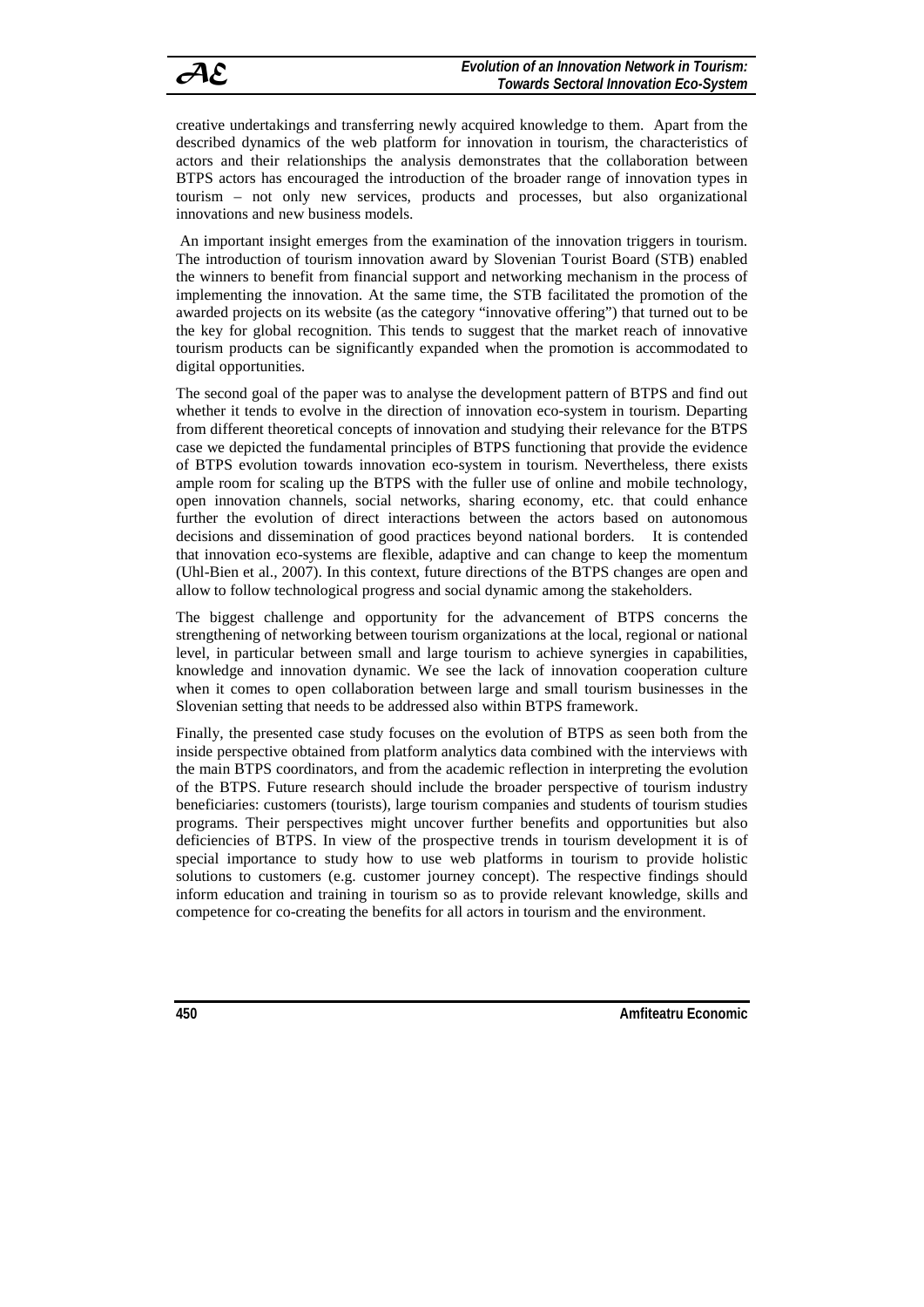

#### **References**

- Abbate, T. and Souca, M. L., 2013. Open innovation and online intermediaries: A review of theory and its implications for tourism. In: Babes Bolyai University, *The International Conference Marketing - from Information to Decision*. 8-9 November 2013.Cluj-Napoca, Romania. Cluj-Napoca: Babes Bolyai University.
- Aldebert, B., Dang, R.J. and Longhi, C., 2011. Innovation in the tourism industry: The case of Tourism@. *Tourism Management,* 32(5), pp. 1204-1213.
- Bakici, T., Almirall, E. and Wareham, J., 2010., The underlying mechanisms of open innovation intermediaries. In: Service innovation yearbook 2010-2011. Brussels: European Commission, Information Society and Media Directorate-General and Open Innovation Strategy and Policy Group, pp. 56–65.
- Bučar, M., Stare, M. and Jaklič, A., 2013. Weak institutional framework as incentive for service innovation networks: focus on knowledge-intensive business services. In: F. Gallouj, L. Rubalcaba and P. Windrum P., eds. 2013. *Public-private innovation networks in services.* Cheltenham: Edward Elgar, pp. 326-348.
- Camisón, C. and Monfort-Mir, V. M., 2011. Measuring innovation in tourism from the Schumpeterian and the dynamic-capabilities perspectives. *Tourism Management*, 33(4), pp. 776-789.
- Chesbrough, H., 2003. The logic of open innovation: managing intellectual property. *California Management Review*, 45, pp. 33-58.
- Chesbrough, H., 2011. *Open service innovation. Rethinking your business to grow and compete in a new era.* San Francisco: Jossey-Bass Press.
- Cilliers, P., 1998. *Complexity and postmodernism: Understanding complex systems.* London: Routledge.
- Corfu, A. and Azevedo, S., 2007. Some applications of the web as an information tool in the tourism industry. *Amfiteatru Economic*, 9(21), pp. 20-25.
- Djellal, F., Francoz, D., Gallouj, C., Gallouj, F. and Jacquin, Y., 2003. Revising the definition of research and development in the light of the specificities of services. *Science and Public Policy,* 30, pp. 23-34.
- Djellal, F. and Gallouj, F., 2013. How public-private innovation networks in services (ServPPINs) differ from other innovation networks: what lessons for theory? In: F. Gallouj, L. Rubalcaba and P. Windrum, eds. 2013. *Public-private innovation networks in services.* Cheltenham: Edward Elgar, pp. 21-58.
- Drejer, I. 2004. Identifying innovation in surveys of services: a Schumpeterian perspective. *Research Policy*, 33, pp. 551-562.
- Edquist, C., ed. 1997. *Systems of innovation: technologies, institutions and organisations.*  London: Pinter Publishers.
- Freeman, C.,1987. Japan: A new national innovation system? In: G. Dosi, C.R.R. Freeman, R.R. Nelson, G. Silverberg, and L. Soete, eds. 1987. *Technology and economy theory.* London: Pinter Publishing, pp. 330-348.
- Gallouj, F., 2010. Services innovation: assimilation, differentiation, inversion and integration. In: H. Bidgoli, ed. 2010. *The Handbook of Technology Management.* Hoboken, NY: John Wiley and Sons, pp. 989-1000.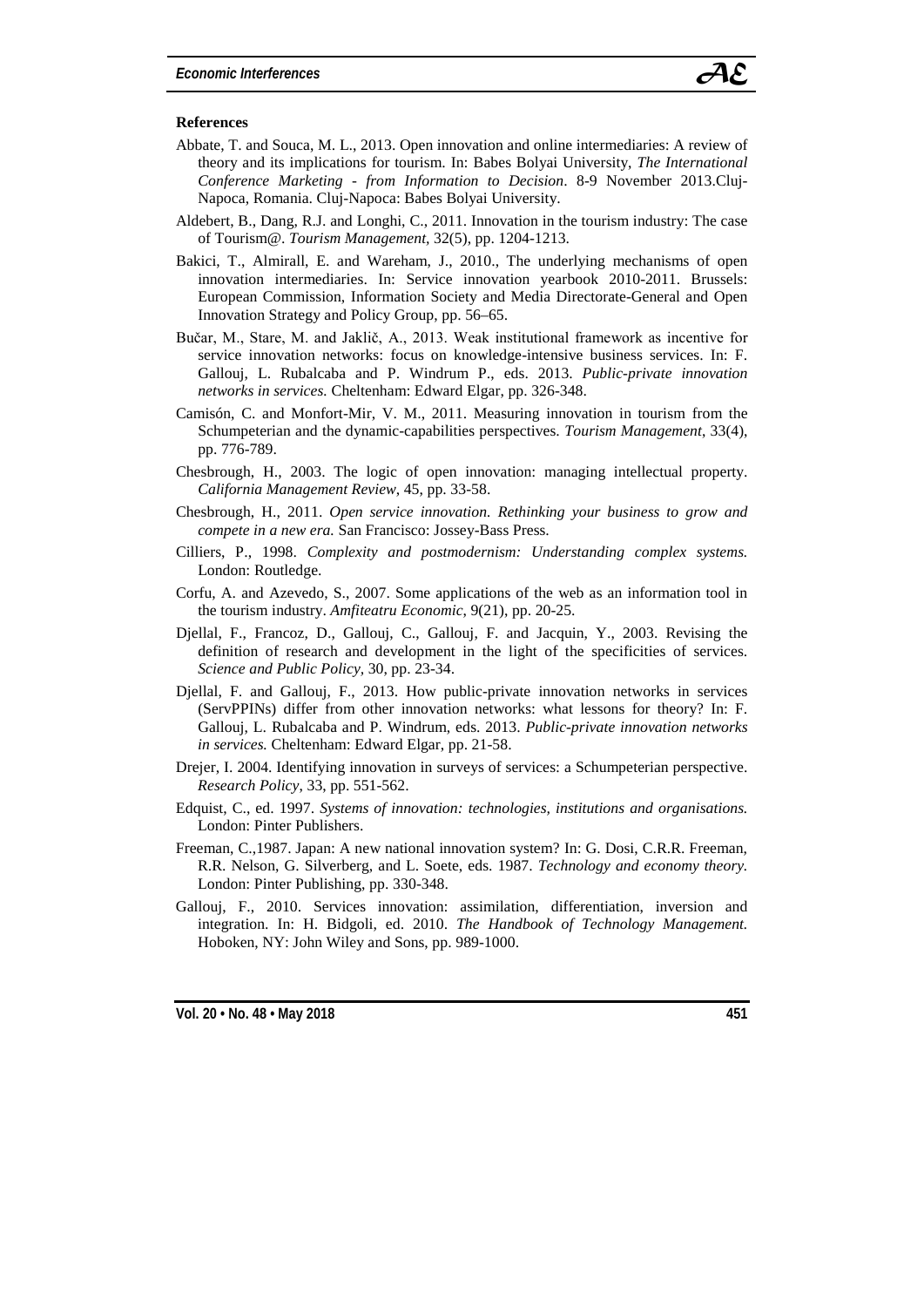#### *AE Evolution of an Innovation Network in Tourism: Towards Sectoral Innovation Eco-System*

- Gallouj, F., Rubalcaba, L. and Windrum, P., eds. 2013. *Public-private innovation networks in services.* Cheltenham: Edward Elgar.
- Gretzel, U., Werthner, H., Koo, C. and Lamsfus, C., 2015. Conceptual foundations for understanding smart tourism ecosystems. *Computers in Human Behaviour*, 50, pp. 558-563.
- Gustafsson, E., Ekdahl, F. and Edvardsson, B., 1999. Customer focused service development in practice – A case study at Scandinavian Airlines System (SAS). *International Journal of Service Industry Management,* 10(4), pp. 344–358.
- Hjalager, A. M., 2010. A review of innovation research in tourism. *Tourism Management*, 31(1), pp. 1-12.
- Hjalager, A.M., 2015. 100 Innovations that transformed Tourism. *Journal of Travel Research,* 54 (1), pp. 3-21.
- Huizingh, E. K., 2011. Open innovation: State of the art and future perspectives. *Technovation*, 31(1), pp. 2-9.
- Jucevičius, G. and Grumadaite, K., 2014. Smart development of innovation ecosystem. *Procedia – Social and Behavioral Sciences*, 156, pp. 125-129.
- Karakas, F., 2009. Welcome to world 2.0: The new digital ecosystem. *Journal of Business Strategy*, 30(4), pp. 23-30.
- Kominos, N., Pallot, M. and Schaffers, H., 2012. Smart cities and the future of internet in Europe. *Journal of the Knowledge Economy*, 4, pp. 119-134.
- Laihonen, H., 2006. Knowledge flows in self organising systems. *Journal of knowledge management*, 10, pp. 127-135.
- Larson, M., 2009. Festival Innovation: Complex and dynamic network interaction. *Scandinavian Journal of Hospitality and Tourism*, 9(2–3), pp. 288–307.
- Liburd, J. and Hjalager, A.M., 2010. Changing approaches towards open education, innovation and research in tourism. *Journal of Hospitality and Tourism Management*, 17(1). pp. 12-20.
- Lundvall, B. A., 1985. *Product innovation and user-producer interaction, industrial development. Research Series*, No. 31. Aalborg: Aalborg University Press.
- Malerba, F., 2002. Sectoral systems of innovation and production. *Research Policy*, 31, pp. 247-264.
- Mercan, B. and Göktaş, D., 2011. Components on innovation ecosystems. *International Research Journal of Finance and Economics*, 76, pp. 102-112.
- O'Cass, A. and Sok, P., 2015. An exploratory study into managing value creation in tourism service firms: Understanding value creation phases at the intersection of the tourism service firm and their customers. *Tourism Management,* 51, pp. 186-200.
- Oh, D. S., Phillips, F., Park, S. and Lee, E., 2016. Innovation ecosystems: A critical evaluation. *Technovation,* 54, pp. 1-6.
- Peng, K.L. and Lin., P.M.C., 2016. Social entrepreneurs: innovating rural tourism through the activism of service science. *International Journal of Contemporary Hospitality Management*, 28, pp. 1225-1244.
- Petrou, A. and Daskalopoulou, I., 2013. Social capital and innovation in the services sector. *European Journal of Innovation Management*, 16 (1), pp. 50-69.